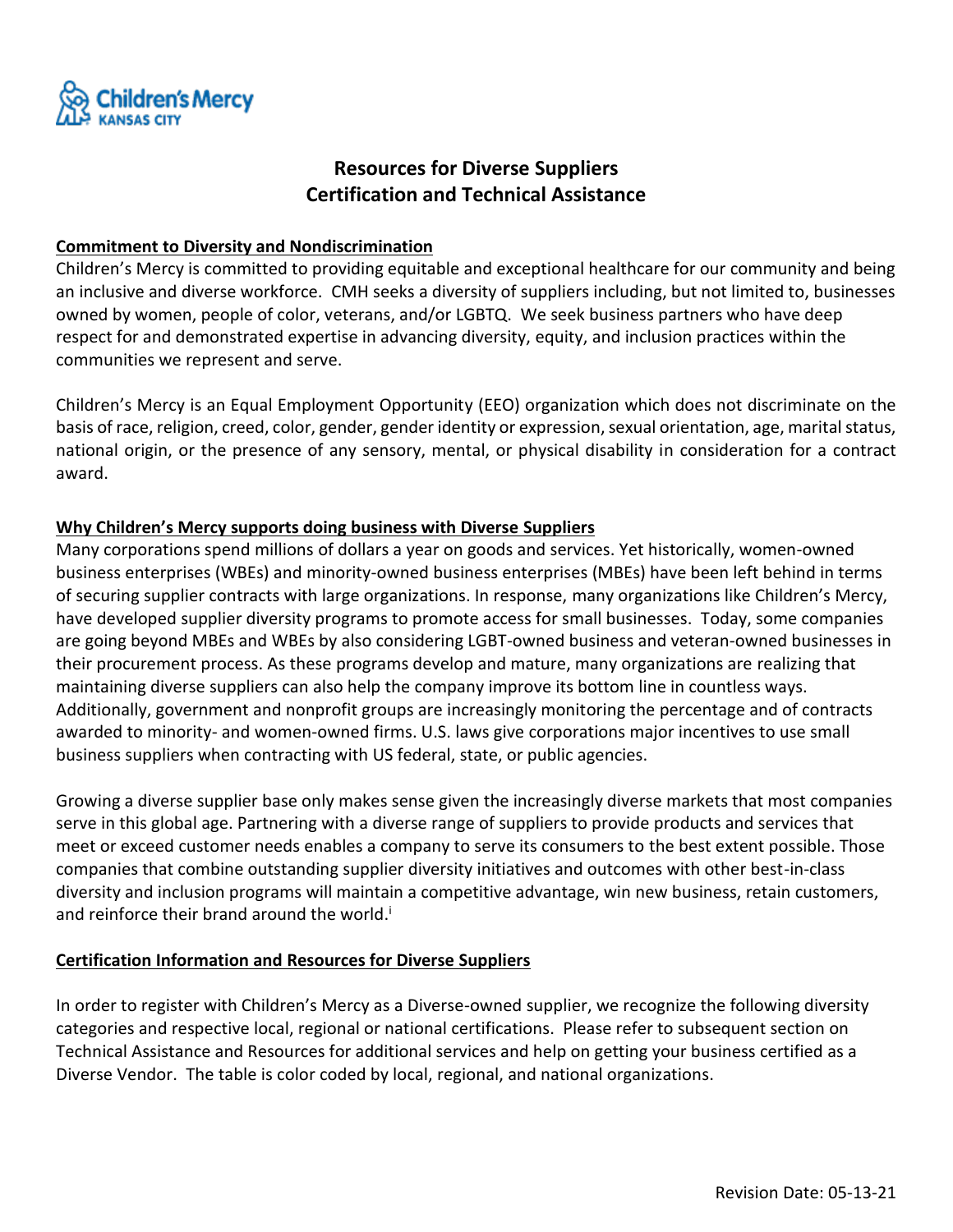| <b>Type of Diverse Business</b>                                              | Certifications Recognized by Children's Mercy                                                                |
|------------------------------------------------------------------------------|--------------------------------------------------------------------------------------------------------------|
| Minority-Owned Business                                                      | City of Kansas City, MO (local)                                                                              |
|                                                                              | Mountain Plains Minority Supplier Development Council (regional)                                             |
|                                                                              | National Minority Supplier Development Council (national)                                                    |
|                                                                              | Minority Business Development Agency of the Department of Commerce<br>(national)                             |
| <b>Women-Owned Business</b>                                                  | City of Kansas City, MO (local)                                                                              |
|                                                                              | Women's Business Enterprise National Council (national)                                                      |
|                                                                              | National Women Business Owners Corporation (national)                                                        |
|                                                                              | Women Owned Small Business (WOSB) Certification Program - Small<br><b>Business Administration (national)</b> |
| Veteran-Owned/Service-<br>Disabled Veteran-Owned<br><b>Business</b>          | Small Business Administration - Service-Disabled Veteran-Owned<br>Program (national)                         |
| <b>Disabled -Owned Business</b>                                              | Disability: In Greater Kansas City (local)                                                                   |
|                                                                              | US Business Leadership Network (national)                                                                    |
| <b>LGBTQ - Owned Business</b>                                                | Mid-America LGBT Chamber (local/regional)                                                                    |
|                                                                              | National Gay and Lesbian Chamber of Commerce (national)                                                      |
| Small Business, Small<br>Disadvantaged Business,<br><b>Hub-Zone Business</b> | City of Kansas City, MO (local)<br>Small Business Administration [8a, SDB, HUBZone] (national)               |

Green = Local Blue = regional Red = National

## **Technical Assistance Resources in the Kansas City Community**

The following table offers local, regional, and national resources that offer support and technical assistance to small diverse-owned businesses to help walk through the certification process and in some cases offer grants to off-set the initial certification costs to the supplier.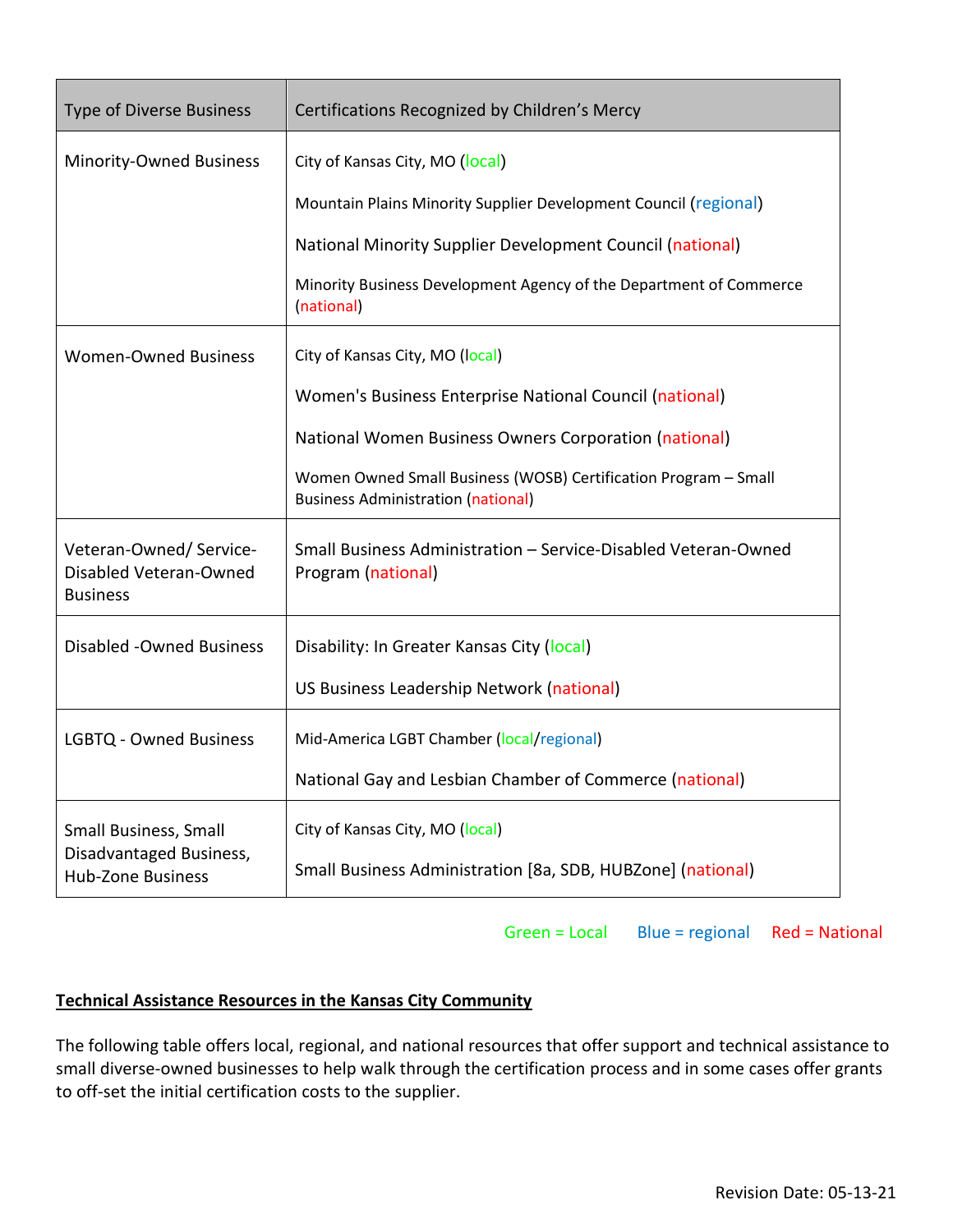**Local Resources**

**Name:** City of Kansas City, MO

**Phone number:** (816) 513-1836

**Web site:** <https://www.jacksongov.org/1131/9669/MBEWBE-Program-FAQs>

**Description of Services:** The City of Kansas City offers a [monthly certification workshop](https://www.kcmo.gov/city-hall/departments/human-relations/mwdbe-workshop-schedule) for those companies interested in becoming certified, contact the Human Relations Department at 816-513-1836 for information.

**Name:** Hispanic Economic Development Corporation

**Phone Number:** 816-221-3442

**Website:** [www.kchedc.org](http://www.kchedc.org/) 

**Description of Services:** KC HEDC provides business planning services and classes in both English and Spanish. KC HEDC also helps small businesses to navigate the MBE registration and certification process**.**

**Name:** Metropolitan Community Colleges Supplier Diversity Program **Phone number:** Chris Kelly, 816.604.1106, [chris.kelly@mcckc.edu](mailto:chris.kelly@mcckc.edu) **Web site:** <https://mcckc.edu/do-business-with-mcc/purchasing/supplier-diversity.aspx>

**Description of Services:** Opportunities for M/WBEs with training and education, mentoring, networking and

other innovative development approaches.

**Name:** Disability: In Greater Kansas City (Local Business Leadership Network Affiliate) **Phone Number:** 816-284-3224

**Website:** www.disabilityin-gkc.org

**Description of Services:** Disability: In GKC offers support and planning services for Disabled-Owned Businesses across the metro region. They are the local affiliate to the USBLN (described below) and can help local businesses pursue national certification**.**

**Regional Resources**

**Name:** Mountain Plains Minority Supplier Development Council **Phone number:** (303) 623-3037

**Web site:** <http://www.mpmsdc.org/application/>

**Description of Services:** For ethnic minority-owned businesses looking to get certified as a Minority Business Enterprise (MBE). Only applicants located in Colorado, Kansas, Missouri, or Nebraska will be considered for certification.

**Name:** State of Missouri

**Phone number:** (573) 751-8130

**Web site:** <https://oeo.mo.gov/mwbe-certifications/>

**Description of Services:** Certifies women and minority owned businesses and offers business development programs.

**Name:** State of Kansas

**Phone number:** (785) 296-3425

**Web site:** [https://www.kansascommerce.gov/programs-services/minority-women-business](https://www.kansascommerce.gov/programs-services/minority-women-business-development/kansas-statewide-certification-program/)[development/kansas-statewide-certification-program/](https://www.kansascommerce.gov/programs-services/minority-women-business-development/kansas-statewide-certification-program/)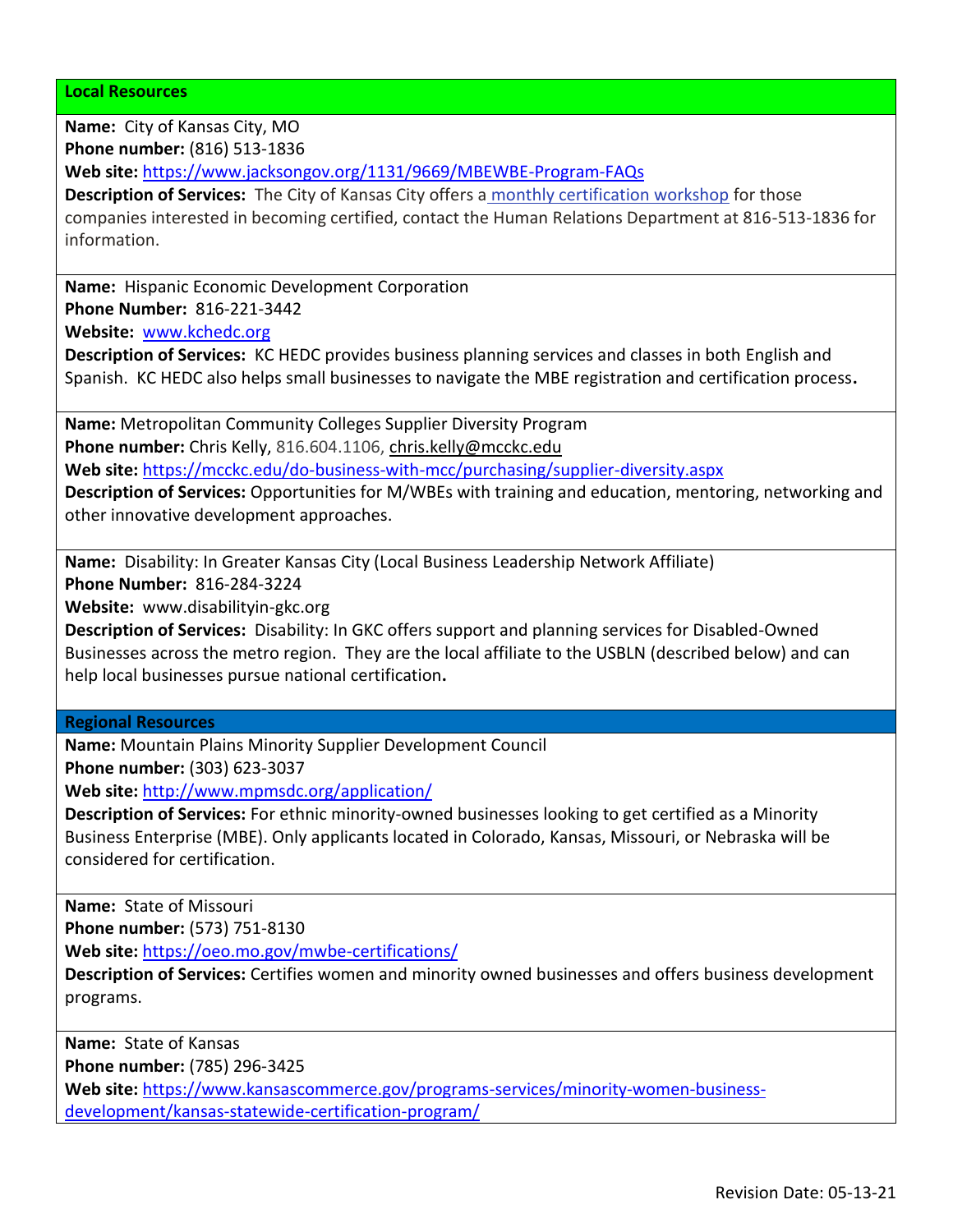**Description of Services:** This office also administers the Kansas Statewide Certification Program, where women and minority businesses can be certified as a Disadvantaged Business Enterprise (DBE), Minority Business Enterprise (MBE), and Women Business Enterprise (WBE).

**Name:** Mid-America LGBT Chamber **Phone number:** 816-474-3558

**Website:** <https://www.midamericalgbt.org/>

**Description of Services:** MALGBT Chamber provides networking opportunities, mentor programs and leadership development opportunities for LGBT owned businesses along with technical support to obtain national certification.

**National Resources**

**Name:** National Minority Supplier Development Council **Phone number:** (212) 944-2430

**Web site:** [www.NMSDC.org](https://www.nmsdc.org/)

**Description of Services:** The National Minority Supplier Development Council advances business opportunities for certified minority business enterprises and connects them to corporate members.

**Name:** NWBOC – National Women Business Owners Corporation **Phone number:** 800-794-6140, Closest office is located in Wichita, KS **Web site:** <https://www.nwboc.org/apply.html>

**Description of Services:** NWBOC is the first national certifier of WBEs and provides national certification for women and veteran-owned companies.

**Name:** Women's Business Enterprise National Council

**Phone number:** 202-872-5515

**Web site:** <https://www.wbenc.org/certification>

**Description of Services:** Certifying women owned businesses is the foundation of WBENC's mission, along with connecting WBENC-Certified Women's Business Enterprises (WBEs) with WBENC's [Corporate Members](http://www.wbenc.org/corporate-membership-overview/) to facilitate real time business opportunities and serving as a resource to offer training that helps the Corporate Member and the WBENC-Certified WBE grow their capacity.

**Name:** SBA Disabled Veteran-Owned Small Business

**Phone Number:** 202-205-6773

**Website:** [https://www.sba.gov/federal-contracting/contracting-assistance-programs/service-disabled](https://www.sba.gov/federal-contracting/contracting-assistance-programs/service-disabled-veteran-owned-small-businesses-program)[veteran-owned-small-businesses-program](https://www.sba.gov/federal-contracting/contracting-assistance-programs/service-disabled-veteran-owned-small-businesses-program)

**Description of Services:** The Small Business Administration offers educational services, business development support and technical assistance for disabled-veteran owned small business. Joining the disabled veterans' business program makes your business eligible to compete for the program's [set-aside contracts.](http://www.sba.gov/federal-contracting/contracting-guide/types-contracts)

**Name:** Vets First Verification

**Phone Number:** 202-632-9099 or verificationcounselor@va.gov

**Website:** <https://www.va.gov/osdbu/verification/>

**Description of Services**: The Vets First program offers education and technical support to Veteran-owned small businesses to become eligible for verification for federal contracts.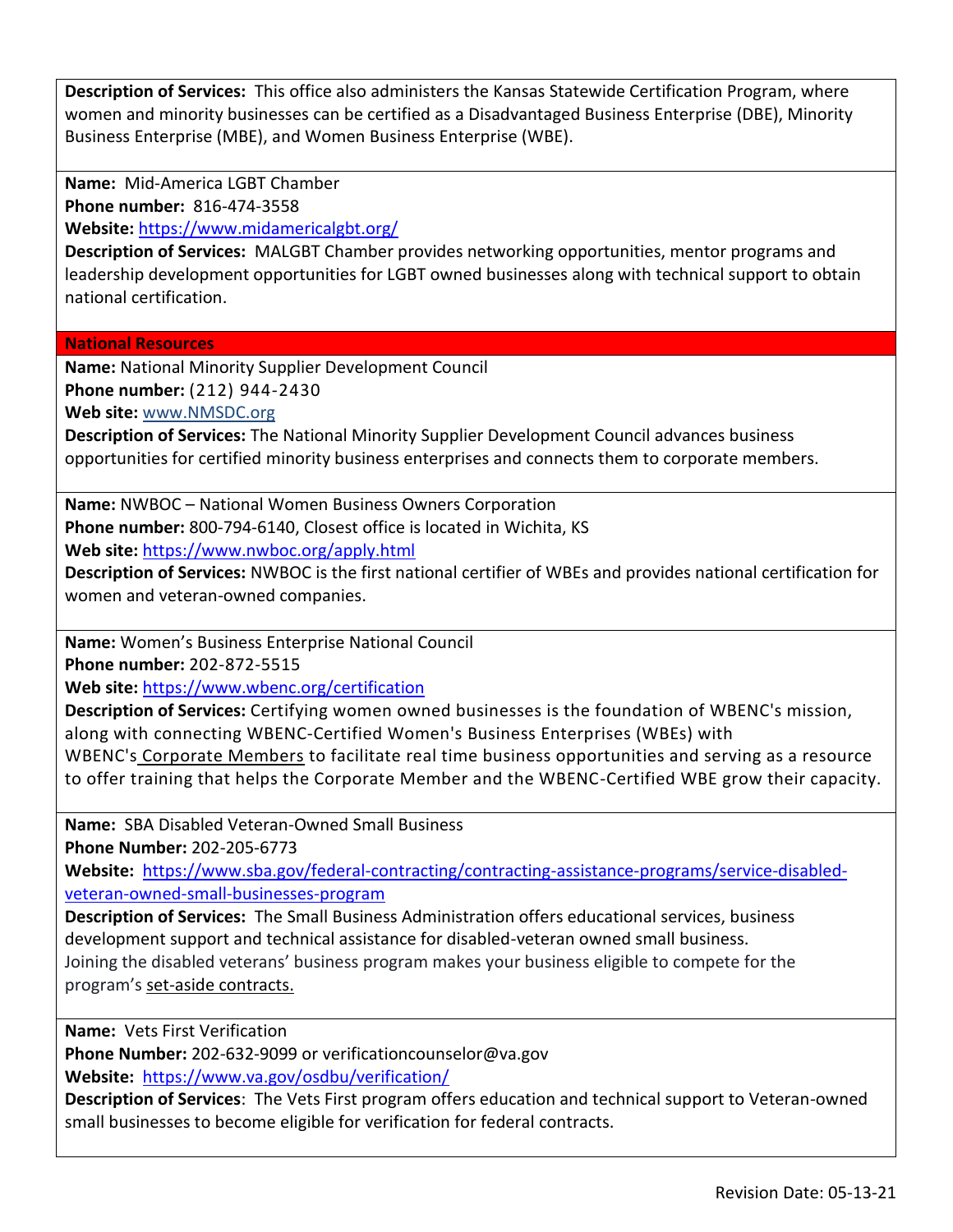**Name:** U.S. Women's Chamber of Commerce **Phone Number:** (202) 607-2488 **Website:** <https://uswcc.org/certification/>

**Description of Services:** Services include business growth and strategy support, as suppliers to governments and large corporations in the United States and internationally. To assist these firms and provide strong market leadership, the U.S. Women's Chamber of Commerce awards four highly regarded women-owned business certifications.

**Name:** U.S. Department of Transportation

**Phone Number:** 202-366-4648

**Website:** <https://www.transportation.gov/civil-rights/disadvantaged-business-enterprise>

**Description of Services:** The Department's Disadvantaged Business Enterprise (DBE) program is designed to remedy ongoing discrimination and the continuing effects of past discrimination in federally-assisted highway, transit, airport, and highway safety financial assistance transportation contracting markets nationwide. The primary remedial goal and objective of the DBE program is to level the playing field by providing small businesses owned and controlled by socially and economically disadvantaged individuals a fair opportunity to compete for federally funded transportation contracts.

**Name:** Women Owned Small Business (WOSB) Certification Program – Small Business Administration (SBA) **Contact info.:** [wosb@sba.gov](mailto:wosb@sba.gov)

**Website:** [https://www.sba.gov/document/sba-form-2413-women-owned-small-business-wosb-program](https://www.sba.gov/document/sba-form-2413-women-owned-small-business-wosb-program-certification)[certification](https://www.sba.gov/document/sba-form-2413-women-owned-small-business-wosb-program-certification)

**Description of Services:** To help provide a level playing field for women business owners.

**Name:** US Business Leadership Network (USBLN) or Disability: In **Contact Info:** info@disabilityIN.org **Website:** [www.usbln.org](http://www.usbln.org/)

**Description of Services:** USBLN certifies disability-owned business enterprises, including service-disabled veteran owned businesses, and link them to organizations seeking to diversify their supply chains.

**Name:** National Gay and Lesbian Chamber of Commerce (NGLCC) **Contact Info:** 202-234-9181 or info@nglcc.org **Website:** [www.nglcc.org](http://www.nglcc.org/)

**Description of Services:** The NGLCC is the business voice of the LGBT community, the largest advocacy organization dedicated to expanding economic opportunities and advancements for LGBT people, and the exclusive certifying body for LGBT-owned businesses.

**Name:** Minority Business Development Agency of the Department of Commerce **Contact Info:**

**Website:** [www.mbda.gov](http://www.mbda.gov/)

**Description of Services:** MBDA is an agency of the U.S. Department of Commerce that promotes the growth of minority-owned businesses through the mobilization and advancement of public and private sector programs, policy, and research.

**Name:** Small Business Administration (8a, SDB, HUBZone) **Contact Info:** 202-205-6459 **Website:** <https://www.sba.gov/federal-contracting/contracting-assistance-programs>